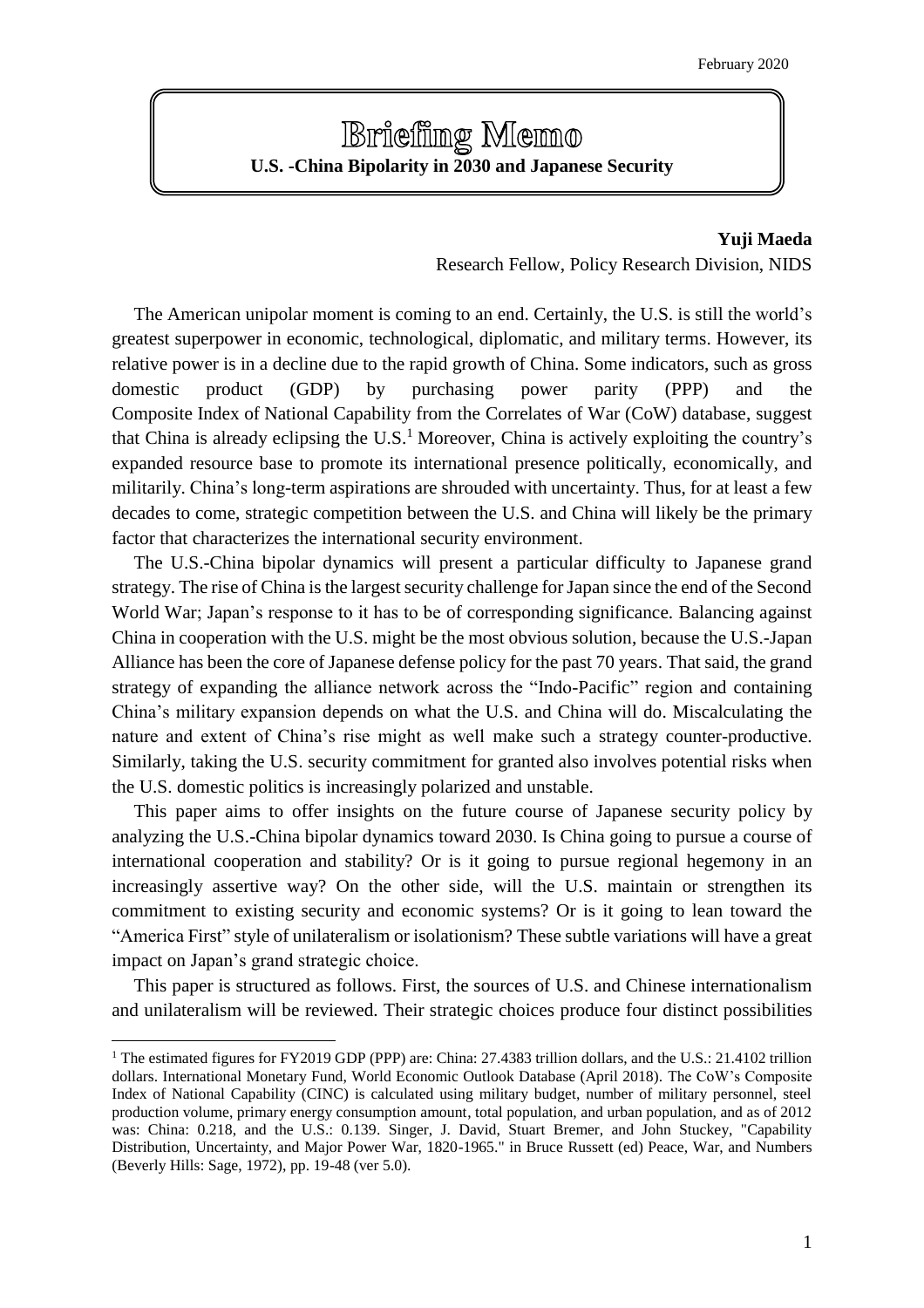in a two-by-two table (Table 1). I will then discuss each scenario's implications for Japanese national security. This paper finds that the most likely scenario in 2030 is what may be called a New Cold War, in which Japan will do three things: 1) increase its own military capability incrementally within the existing alliance framework; 2) make every effort to improve credibility of the U.S. extended deterrence, and; 3) seek stability of the U.S.-China relations.

#### **1. Where is the United States going?**

Under the Obama administration, there was little reason to doubt the US leadership in international cooperative initiatives. However, the advent of President Donald Trump, who has called for "America First" and expressed negative views toward American international commitments, caused concerns that the U.S. internationalism was breaking down. President Trump kept U.S. allies on edge by expressing doubts about traditional security commitments to Europe and Japan and taking a unilateral approach, such as withdrawing from the Trans-Pacific Partnership. Of course, President Trump did not put his campaign rhetoric directly into U.S. foreign policy. As of 2020, near the end of his first term, the U.S. remains committed to alliances with Europe and Japan. However, a greater issue is that the American voters supported his unilateralist discourse and elected him as president. We can no longer assume that internationalism will remain a domestic political consensus within the U.S.

Broadly, two sources of U.S. isolationism can be identified. One is economic, including negative impacts of globalization and mounting trade deficit. During the presidential election campaign, Trump's protectionist agenda received support from the "Rust Belt" region, which suggests there is deep-rooted grievance that America is being economically exploited by the foreign powers.<sup>2</sup>

The other source of isolationism is strategic, typified by the concept of offshore balancing.<sup>3</sup> In short, the concept asserts that the U.S. is protected by the Pacific Ocean and thus not in a position directly threatened by China. It further suggests that U.S. national security is better served by supporting regional stakeholders (such as Japan and Southeast Asian countries) to play a greater role, instead of directly confronting China and jeopardizing the U.S.-China relations.<sup>4</sup> This is also why President Trump criticizes U.S. allies for "free riding" on U.S. security guarantees and demands more substantial contribution from them.

The trend of American isolationism has gained some momentum. However, it does not mean American internationalism is going to vanish overnight. At the very least, there is still a dominant view among foreign policy elites close to the U.S. government that the American global alliance network is an asset, rather than a liability, for shaping the international security environment. That the U.S. government is maintaining its commitment to the existing alliances, even though it may not necessarily agree with President Trump's personal convictions, proves the point. In addition, the new administration's emphasis on strategic competition against other

<sup>2</sup> Fareed Zakaria, *The Post-American World*, ver. 2.0 (W. W. Norton, 2012).

<sup>&</sup>lt;sup>3</sup> Stephen G. Brooks, G. John Ikenberry & William C. Wohlforth, "Don't Come Home, America: The Case against Retrenchment", *International Security*, Vol. 37, No. 3 (Winter 2012/13), pp. 7-51.

<sup>4</sup> Robert S. Ross, "The Problem with the Pivot", *Foreign Affairs*, Vol. 91, No. 6 (2012), pp. 70-82; Eugene Gholz, Daryl G. Press, & Harvey M. Sapolsky, "Come home, America: The Strategy of Restraint in the Face of Temptation", *International Security*, Vol. 21, No. 4 (Spring 2014), pp. 5-48; Barry R. Posen, *Restraint: A New Foundation of U.S. Grand Strategy* (Cornell University Press, 2014).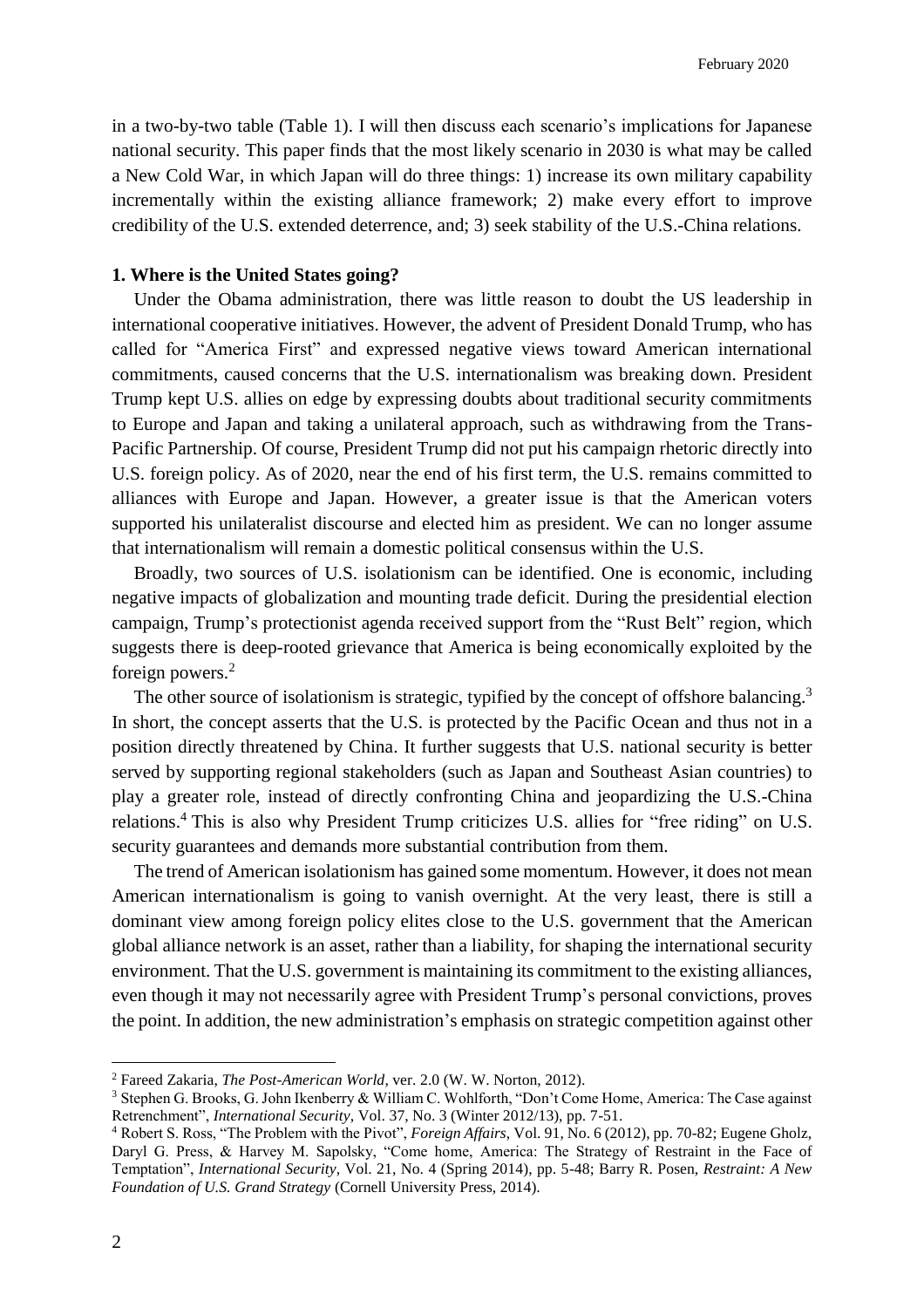great powers, as seen in its National Security Strategy (NSS) and National Defense Strategy (NDS), is based on the pessimistic outlook on China since the late  $2000s$ <sup>5</sup>. The U.S. is shifting its focus from engagement to hedging, breaking from the pattern of the last few decades where the U.S. was pursuing both approaches in parallel. Despite the grievances with the existing free trade system and alliance commitments, there will be little incentive for the U.S. to curtail alliance relationships if the U.S. is to wage strategic competition with China.

## **2. Where is China going?**

 $\overline{a}$ 

There is a widespread concern that China plans to grow the People's Liberation Army into a "world-class" military by the middle of the 21st century and to establish regional hegemony.<sup>6</sup> In the current discourse, we can identify three main inputs to Chinese expansionism: 1) nationalist inclination caused by the "Century of Humiliation"; 2) extensive economic interests expressed in the Belt and Road Initiative, and; 3) strategic concerns symbolized by the "Malacca Dilemma."

Memories of foreign invasion and colonial imperialism are linked to nationalism and widely shared among the Chinese people today.<sup>7</sup> The point, however, is to what extent this nationalistic sentiments influence China's foreign policy. In fact, some argue that public opinion in China is not the driving force of its expansionist policies. <sup>8</sup> History suggests exclusionist ideologies contain the risk of going out of government control, but as long as the Communist Party's domestic rule is robust, its effect on foreign policy is likely to be limited.

Furthermore, China's rapid economic growth is expanding the country's economic interests across the globe. The Belt and Road Initiative announced in 2013 reveals China's intention of securing and expanding its global economic access. In fact, China is greatly dependent on not just exports of processed goods but also external supplies of raw materials and energy resources, a large portion of which relies on seaborne commerce. If the sea lanes were to be disrupted, the Chinese economy would take a tremendous blow. It is rational for China to seek its own economic sphere in order to hedge against such risks. The question is: To what extent will this economic sphere of influence be politically and militarily exclusive? The Belt and Road Initiative is a key litmus test here. However, concerns remain as we see examples of China

<sup>5</sup> The White House, *National Security Strategy of the United States of America* (Dec 2017); Department of Defense, *Summary of the 2018 National Defense Strategy of the United States of America: Sharpening the American Military's Competitive Edge* (Jan 2018).

<sup>6</sup> Aaron L. Friedberg, *A Contest for Supremacy: China, America, and the Struggle for Mastery in Asia* (W. W. Norton, 2011), esp. pp. 156-181; John J. Mearsheimer, *The Tragedy of Great Power Politics*, 2nd ed. (W. W. Norton, 2014); Michael Pillsbury, *The Hundred-Year Marathon: China's Secret Strategy to Replace America as the Global Superpower* (Henry Holt and Company, 2015); Peter Navarro, *Crouching Tiger: Wheat China's Militarism Means for the World* (Prometheus Books, 2015); Graham T. Allison, *Destined for War: Can America and China Escape Thucydides's Trap?* (Scribe, 2017).

<sup>7</sup> Peter Hays Gries, Qingmin Zhang, H. Michael Crowson, and Huajian Cai, "Patriotism, Nationalism and China's US Policy: Structures and Consequences of Chinese National Identity", *The China Quarterly*, No. 205 (March 2011), pp. 1-17.

<sup>8</sup> Shinji Yamaguchi, "Is China's Social Unrest the Source of Its Foreign Policy? A Preliminary Study on the Impact of Domestic Instability on External Relations", *NIDS Journal of Defense and Security,* Vol. 15, No. 1 (National Institute of Defense Studies, 2012); Andrew Chubb, "Assessing Public Opinion's Influence on Foreign Policy: The Case of China's Assertive Maritime Behavior", *Asian Security*, Vol. 15, No. 2 (2019), pp. 159-179.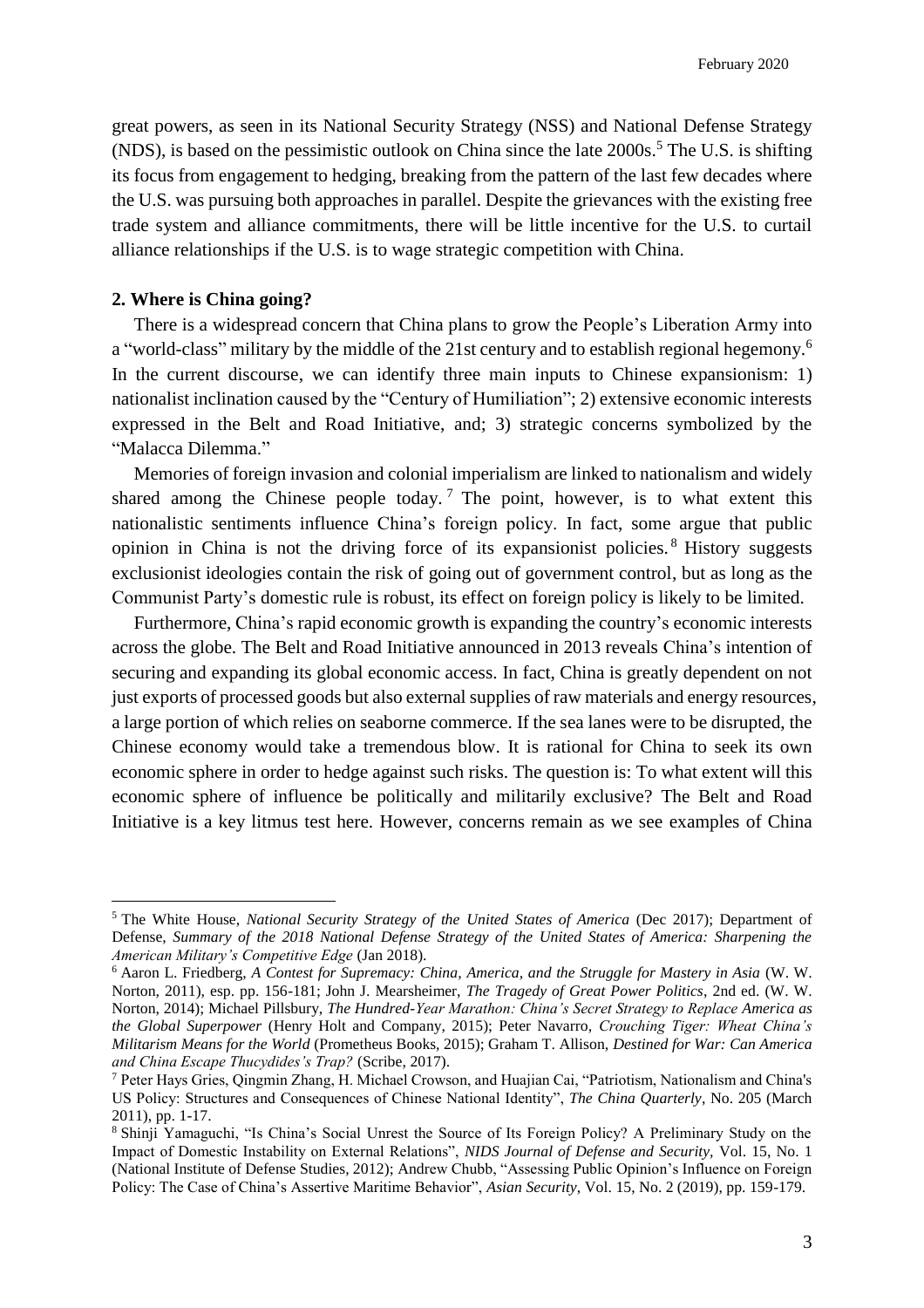making loans beyond the ability of debtor nations to repay and receiving political influence as compensation.<sup>9</sup>

This economic vulnerability also drives strategic expansion. Specifically, if conflict broke out, the U.S. and its allies might block China's access to the shipping lanes through the Malacca Strait and the South China Sea. China has employed the strategy of anti-access/area denial (A2/AD) to prevent the U.S. Navy from approaching the Chinese coast. Beyond that, China further needs to expand its A2/AD bubble and develop power projection capability to break through a potential blockade along the first island chain. <sup>10</sup> China is building up artificial islands in the South China Sea, constructing aircraft carriers, and developing hypersonic weapons (DF-17), all of which fit this larger strategic picture.

On the other hand, there are factors that may bring China toward a more conciliatory position. Two points deserve mention: the need for maintaining domestic control and the danger of a counter-balancing coalition. While China has resolved many international border disputes on the continent, the country still has many sources of political unrest within its borders.<sup>11</sup> In recent years, for example, internment camps in Xinjiang and massive demonstrations in Hong Kong have attracted attention. In fact, China allocates a lot of resources to internal policing to consolidate the CCP control.<sup>12</sup> China's military and foreign policy resources are cut by the same amount. However, there is no easy answer as to whether domestic instability makes foreign policy more or less aggressive.<sup>13</sup>

The second point is related to Deng Xiaoping's dictum: "Hide your strength and bide your time." Historically, empires have often over-expanded and ushered in their own destruction – a conventional wisdom in international relations theory (particularly defensive realism). Some even suggest that it is an "easy lesson to learn" from classic examples of Napoleon, Nazi Germany, and Imperial Japan.<sup>14</sup> It has also been pointed out that Chinese leaders are aware of a lesson from the Cold War. Namely, the Soviet Union overemphasized military strength in an excessively threatening way to other countries and caused its own demise.<sup>15</sup> For example, China's activities in the South China Sea and around the Senkaku Islands may, on the flip side, be an expression of caution in acting under the response threshold of the opponents.<sup>16</sup> From

<sup>9</sup> National Institute for Defense Studies, "NIDS China Security Report 2019".

<sup>10</sup> Aaron L. Friedberg, *A Contest for Supremacy, ibid; Beyond Air-Sea Battle: The Debate over US Military Strategy in Asia* (Routledge, 2014).

<sup>11</sup> Taylor Fravel, *Strong Borders, Secure Nation: Cooperation and Conflict in China's Territorial Disputes*  (Princeton University Press, 2008).

<sup>12</sup> Xuezhi Guo, *China's Security State: Philosophy, Evolution, and Politics* (Cambridge University Press, 2012); Yuhua Wang & Carl Minzner, "The Rise of the Chinese Security State", *The China Quarterly,* Vol. 222 (Jun 2015), pp. 339-359. However, it has also been pointed out that spending for domestic surveillance in China is not that large. Sheena Chestnut Greitens, "Rethinking China's Coercive Capacity: An Examination of PRC Domestic Security Spending, 1992–2012", *The China Quarterly*, Vol. 232 (Dec 2017), pp. 1-24.

<sup>&</sup>lt;sup>13</sup> According to diversion theory, national leaders sometimes set out on an adventurist foreign policy to distract people's attention abroad. Jack S. Levy & William R. Thompson, *Causes of War* (Wiley-Blackwell, 2010), pp.  $99-103.$ 

<sup>14</sup> Barry R. Posen, *The Sources of Military Doctrine: France, Britain, and Germany between the World Wars*  (Cornell University Press, 1984), pp. 68-69.

<sup>15</sup> Avery Goldstein, *Rising to the Challenge: China's Grand Strategy and International Security* (Stanford University Press, 2005), p. 31.

<sup>16</sup> Ross Babbage, S*tealing a March: Chinese Hybrid Warfare in the Indo-Pacific: Issues and Options for Allied Defense Planners* (Center for Strategic and Budgetary Assessment, 2019).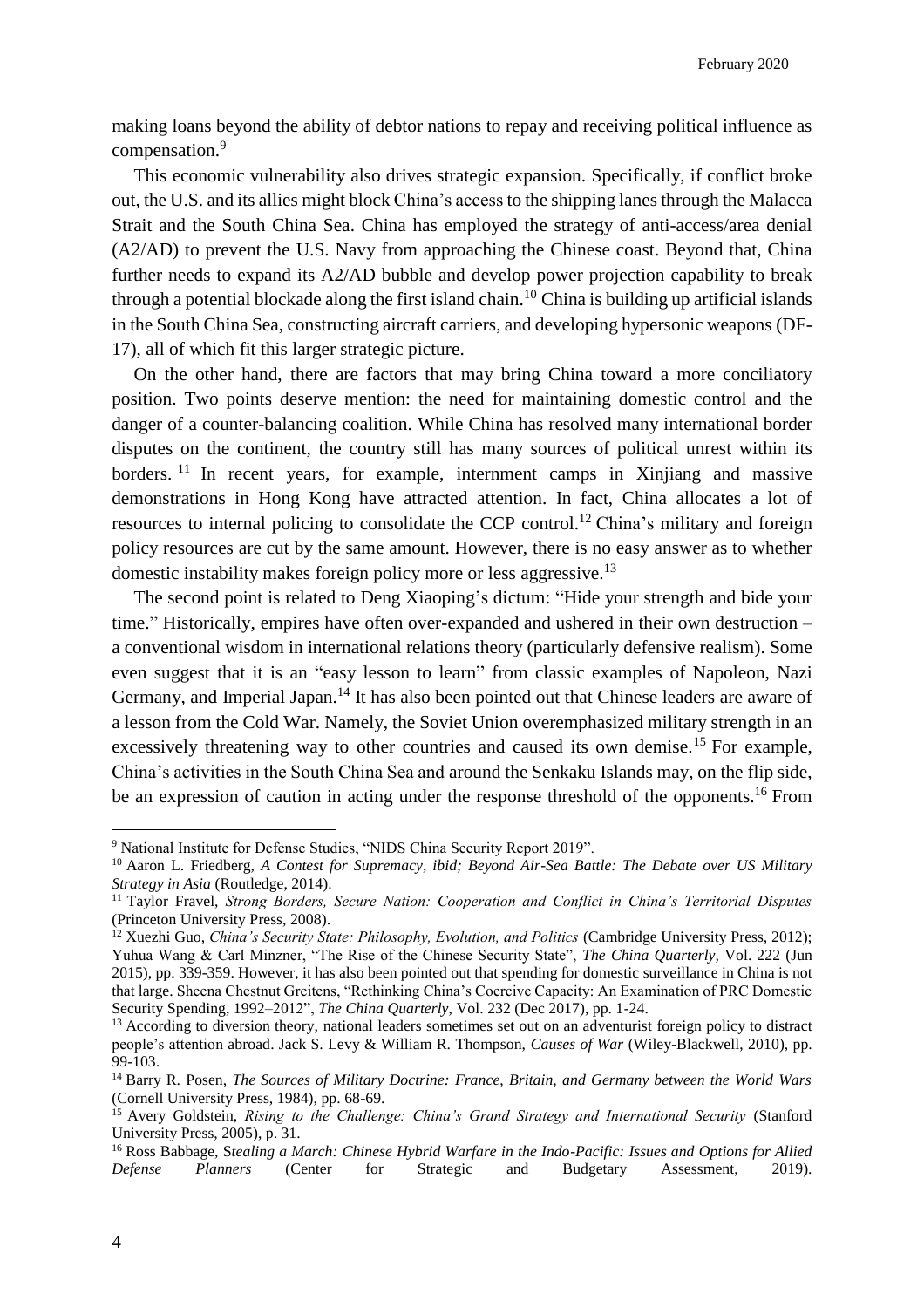this perspective, rather than pursuing an overt military hegemony, it is logical to develop economic, scientific and technological capabilities that serve well in long-term competition.

## **3. Four scenarios of U.S.-China bipolarity**

The current trends in the U.S. and China mentioned above suggest four distinct possibilities of what the international system will look like in 2030 (Table 1).

|       |                              | <b>United States</b>        |                                 |
|-------|------------------------------|-----------------------------|---------------------------------|
|       |                              | International<br>Engagement | Isolationism                    |
| China | International<br>cooperation | 1. Status quo               | 3. Power sharing                |
|       | Expansionism                 | 2. New Cold War             | 4. Chinese regional<br>hegemony |

Table 1: Scenarios of U.S.-China bipolarity

 $\overline{a}$ 

Scenario 1: If the U.S. maintains security commitments across the region, and China avoids confrontation with the U.S. and maintains its measured approach, the current security environment will largely be maintained. In that case, it is possible that a new arms control regime will be agreed upon by the major powers so as to keep their rivalry under control.

Scenario 2: If the U.S. maintains the security commitments, and China seeks to change the status quo in its favor, an intense rivalry reminiscent of the Cold War will ensue. In other words, the U.S. will redress the "missile gap" in the theater and prepare for long-term competition economically and technologically. At the same time, the U.S. will expand cooperation with like-minded countries, such as Japan and Australia. On the other hand, China will not stop at renewing its A2/AD capabilities – it will continue to invest in high-end capabilities, including its own version of nuclear triad and aircraft carriers, and aim for strategic parity and theater superiority vis-à-vis the U.S. The possibility of the U.S. and China rushing into direct armed conflict is low, due to the presence of invulnerable second strike capabilities. Nevertheless, miscalculation and misperception might still cause a localized conflict in Taiwan and/or offshore islands in the South China Sea.

Scenario 3: If the U.S. seeks drastic reduction of security commitments, China's influence will expand to fill the gap. It does not necessarily mean China will launch a massive campaign of military conquest; rather, it means that effective counter-balancing against China will be unlikely in the absence of American leadership.<sup>17</sup> In this context, if China does not resort to

<sup>17</sup> This is due to the problem of buck-passing, caused by differences of threat perception. Stephen M. Walt, *The Origins of Alliances* (Cornell University Press, 1987). However, that may not necessarily be the case if the U.S. plays a leading role. Thomas J. Christensen & Jack Snyder, "Chain Gangs and Passed Bucks: Predicting Alliance Patterns in Multipolarity", *International Organization*, Vol. 44, No. 2 (Spring 1990), pp. 137-168.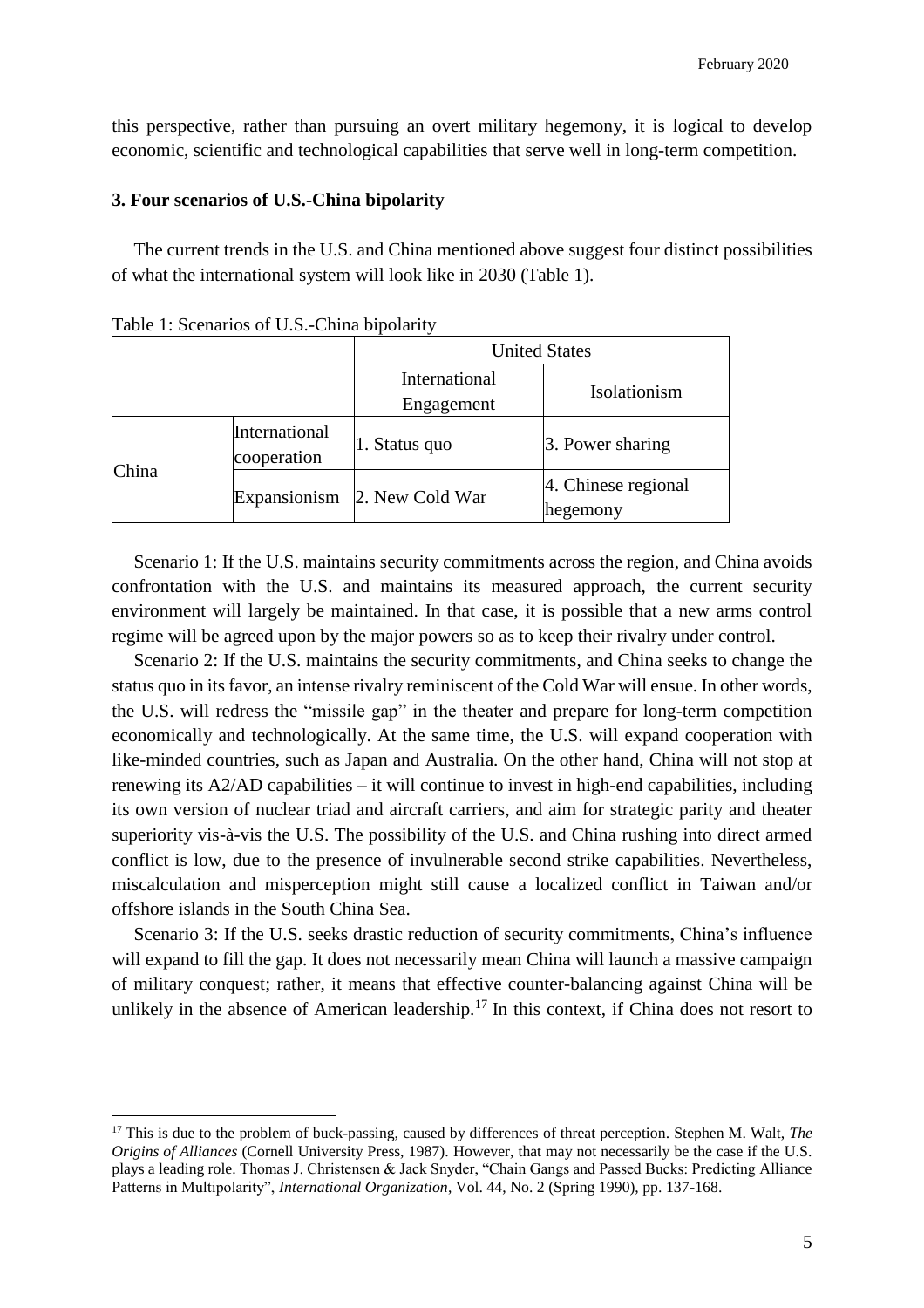force, diplomatic settlements will produce a new regional order. This is similar to the idea of a "grand bargain" that will establish American and Chinese spheres of influence.<sup>18</sup>

Scenario 4: If China goes aggressive (i.e. resort to the use of military force, or short of that, coercion), and the U.S. reduces security commitments, Chinese regional hegemony will emerge. Specifically, the forward-deployed U.S. forces in Japan, the Republic of Korea, and the Philippines may be withdrawn and China may enjoy naval and air superiority inside the second island chain.

Among these scenarios, Scenario 2 is most likely. As shown in the Trump administration's hardline policy toward China, the U.S. is not trying to reduce its influence on the international stage. Although the hedging element in U.S. foreign policy is nothing new since at least the Obama and Bush administrations, it is noteworthy that the Trump administration, which seemed relatively indifferent to foreign policy issues at the outset, has named China as the number-one strategic competitor.<sup>19</sup> In addition, the U.S. has begun concrete medium- and longterm initiatives to redress the conventional balance of forces in the region. For example, withdrawing from the INF Treaty and starting to develop ground-launched intermediate-range missiles suggest that this renewed balancing effort is not a temporary whim. In response, China grows increasingly sensitive to the possibility of the U.S.-led "containment", which leads China to further expand its economic sphere and modernize the PLA. Although there will be ebbs and flows in response to the surrounding countries' reactions, China is likely to seek a sphere of influence exclusive of U.S. interference in the medium to long term.

### **4. Where should Japan go?**

Given scenario 2, what should Japan's security policy be like? In general, potential threats to Japanese security will grow. However, as long as Japan can rely on the existing security framework (i.e. the U.S.-Japan alliance), it will take an incremental approach to strengthen its defense posture. Japan is geographically closer to China than the U.S. is (not to mention territorial disputes with China), which means the risk of abandonment is greater than that of entrapment. Thus, buck-passing is not a viable option. Japan's chief objective will be to make sure the U.S. will stay in the game and to help maintain stability between the U.S. and China.

First, Japan must help maintain the U.S. forces in the region and transmit U.S. resolve to China if the U.S. extended deterrence is to remain effective. More specifically, U.S. Forces Japan (USFJ), including the forward-deployed Marines in Okinawa, must be maintained as a tripwire, so as to make sure an attack on Japan would automatically involve the U.S. It is important to develop joint operational posture around the Southwest islands, including the Senkakus, where the U.S. and Japanese interests might diverge (or so China perceives).

Furthermore, it is vital to improve resiliency of the U.S. forces and the Self-Defense Forces in order to reduce Chinese incentive for a disarming first strike.<sup>20</sup> In Cold War Europe, NATO

<sup>&</sup>lt;sup>18</sup> Hugh White, *The China Choice: Why We Should Share Power* (Oxford University Press, 2013); Charles L. Glaser, "A U.S.-China Grand Bargain?: The Hard Choice between Military Competition and Accommodation", *International Security*, Vol. 39, No. 4 (Spring 2015), pp. 49–90; Ely Ratner, "There Is No Grand Bargain with China: Why Trump and Xi Can't Meet Each Other Halfway", *Foreign Affairs* (Nov 27, 2018).

<sup>&</sup>lt;sup>19</sup> For information about the balance vis-à-vis China during the Bush and Obama administrations, see Nina Silove, "The Pivot before the Pivot", International Security, Vol. 40, No. 4 (Spring 2016), pp. 45-88.

<sup>&</sup>lt;sup>20</sup> Eric Heginbotham & Richard J. Samuels, "A New Military Strategy for Japan: Active Denial Will Increase Security in Northeast Asia", *Foreign Affairs* (July 16, 2018).